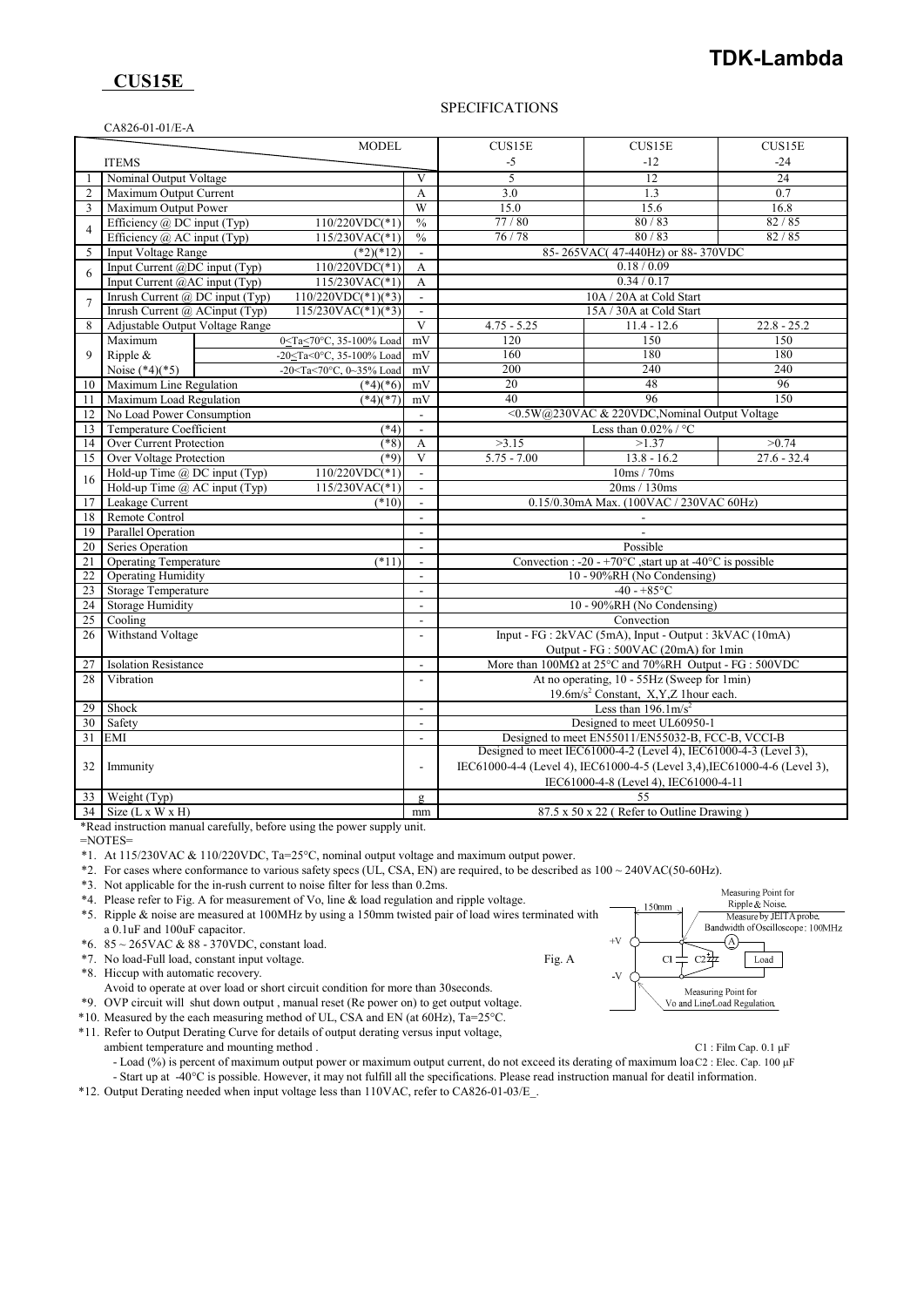# **CUS15E**

# OUTPUT DERATING

## CA826-01-02/E

### \*COOLING: CONVECTION COOLING \*COOLING: FORCED AIR COOLING

|  | Ta $(^{\circ}C)$ | LOADING CONDITION(%) |              | Ta $(^{\circ}C)$ | <b>LOADING CO</b>                                   |                |  |
|--|------------------|----------------------|--------------|------------------|-----------------------------------------------------|----------------|--|
|  |                  | Mounting A,B,C,D     | Mounting E,F |                  |                                                     | All Mounting ( |  |
|  | $-20-45$         | 100                  | 100          |                  | $-20 - 60$                                          | 100            |  |
|  | 50               | 100                  | 90           |                  |                                                     | 70             |  |
|  | 60               |                      |              |                  | Air Velocity $\geqslant$ 0.7m/s: Air must flow thro |                |  |
|  | 70               | 40                   | 40           |                  |                                                     |                |  |

| Ta $(^{\circ}C)$ | LOADING CONDITION(%)       |  |  |  |
|------------------|----------------------------|--|--|--|
|                  | All Mounting (A,B,C,D,E,F) |  |  |  |
| $-20-60$         | 100                        |  |  |  |
|                  |                            |  |  |  |

Air Velocity $\geq 0.7$ m/s: Air must flow through component side.